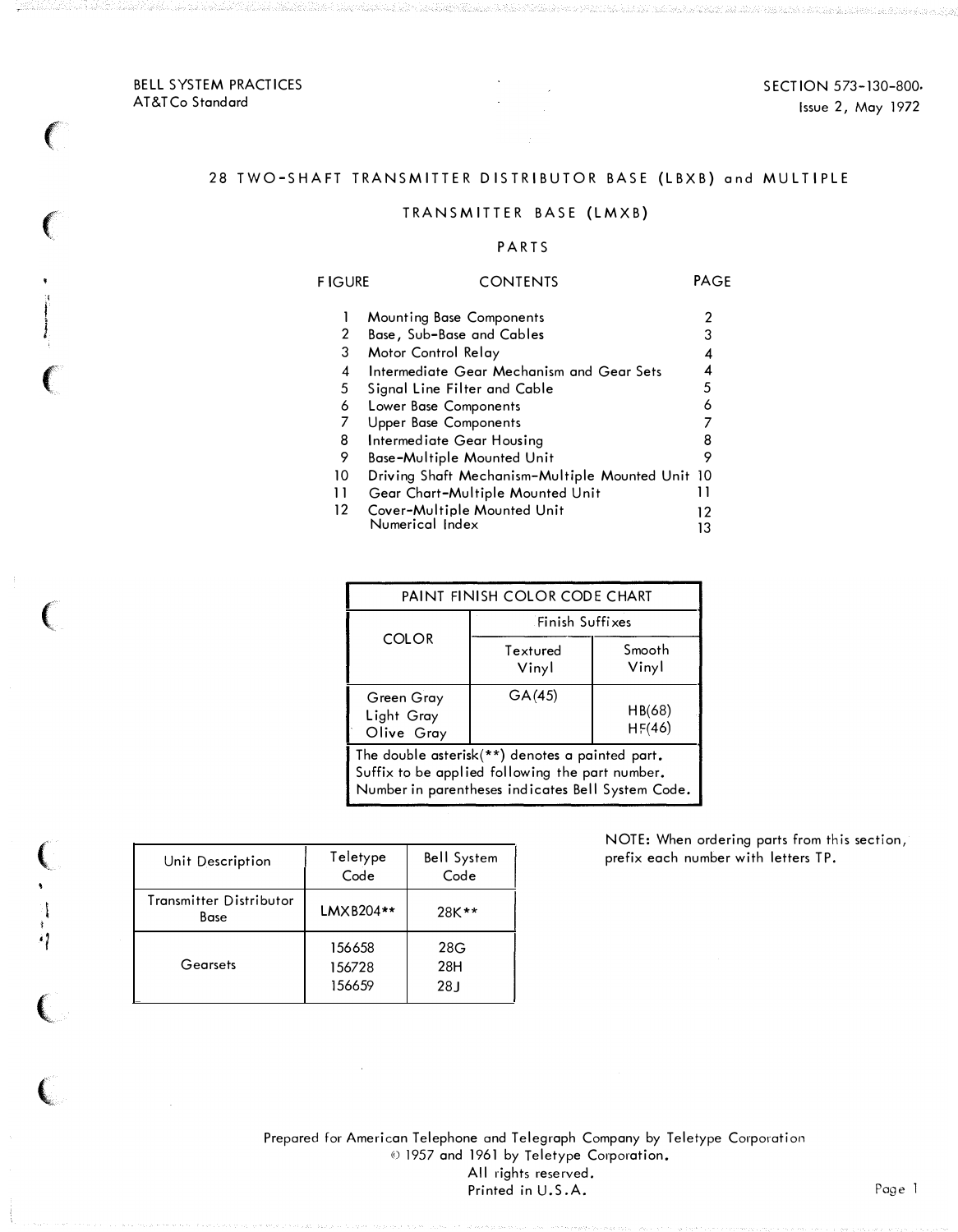

FIGURE 1. MOUNTING BASE COMPONENTS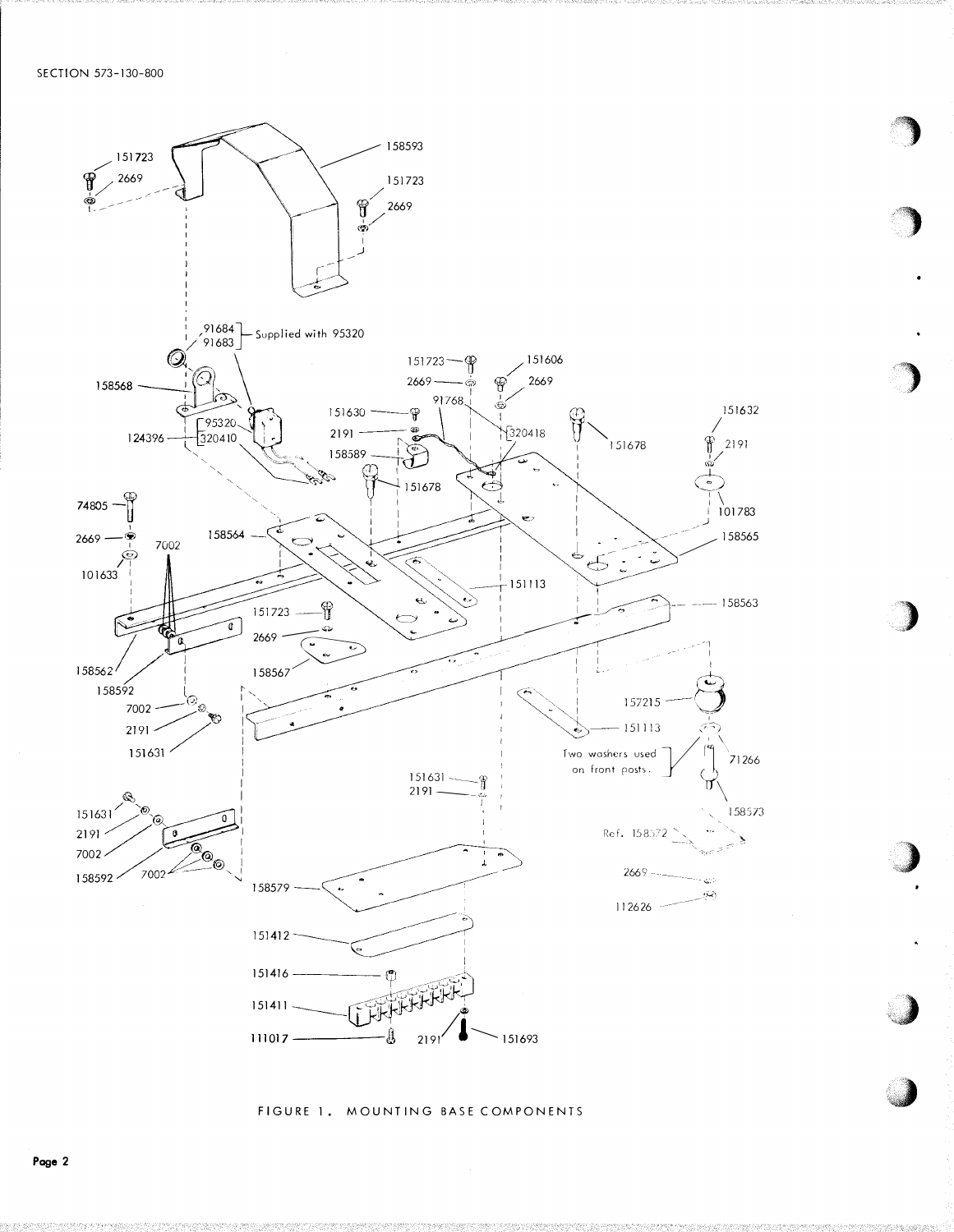

€

€

€

 $\epsilon$ 

 $\overline{C}$ 

158500 Cable Assembly

FIGURE 2. BASE, SUB-BASE AND CABLES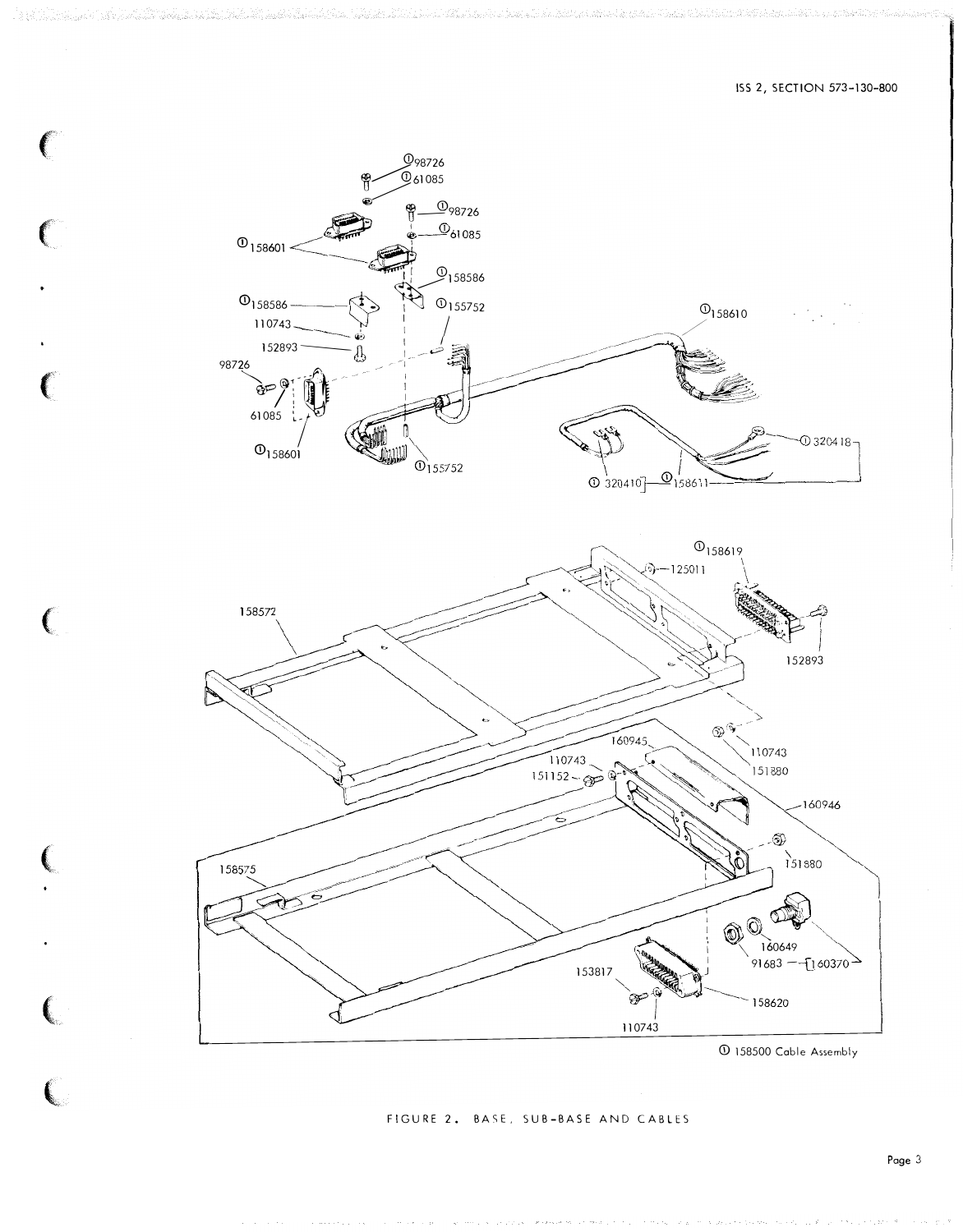SECTION 573-130-800



| <b>GEAR CHART</b> |        |        |        |        |               |        |        |        |        |
|-------------------|--------|--------|--------|--------|---------------|--------|--------|--------|--------|
| SET NO.           | 158606 | 161290 | 56658  | 156728 | 156659        | 161358 | 161359 | 194353 | 194348 |
| <b>JUNIT CODE</b> | 7.00   | 7.00   | 7.42   | 7.42   | $7.42$   11.0 | 7.42   | 7.00   | 7.50   | 7.50   |
| <b>OPM</b>        | 390    | 635    | 368    | 460    | 600           | 404    | 428    | 364    | 600    |
| <b>WPM</b>        | 65     | 106    | 60     | 75     | 100           | 67     | 71     | 60     | 100    |
| GEAR              | 158594 | 161288 | 156626 | 156726 | 156628        | 161351 | 161353 | 194351 | 194350 |
| <b>PINION</b>     | 158595 | 161287 | 56627  | 156725 | 156629        | 161352 | 161354 | 194352 | 94349  |
| <b>BAUD</b>       | 45.5   | 74.2   | 45.5   | 56.88  | 74.2 110      | 50.0   | 50.0   | 45.5   | 75.0   |

 $\Phi$  Early design

FIGURE 4. INTERMEDIATE GEAR MECHANISM AND GEAR SETS

Page 4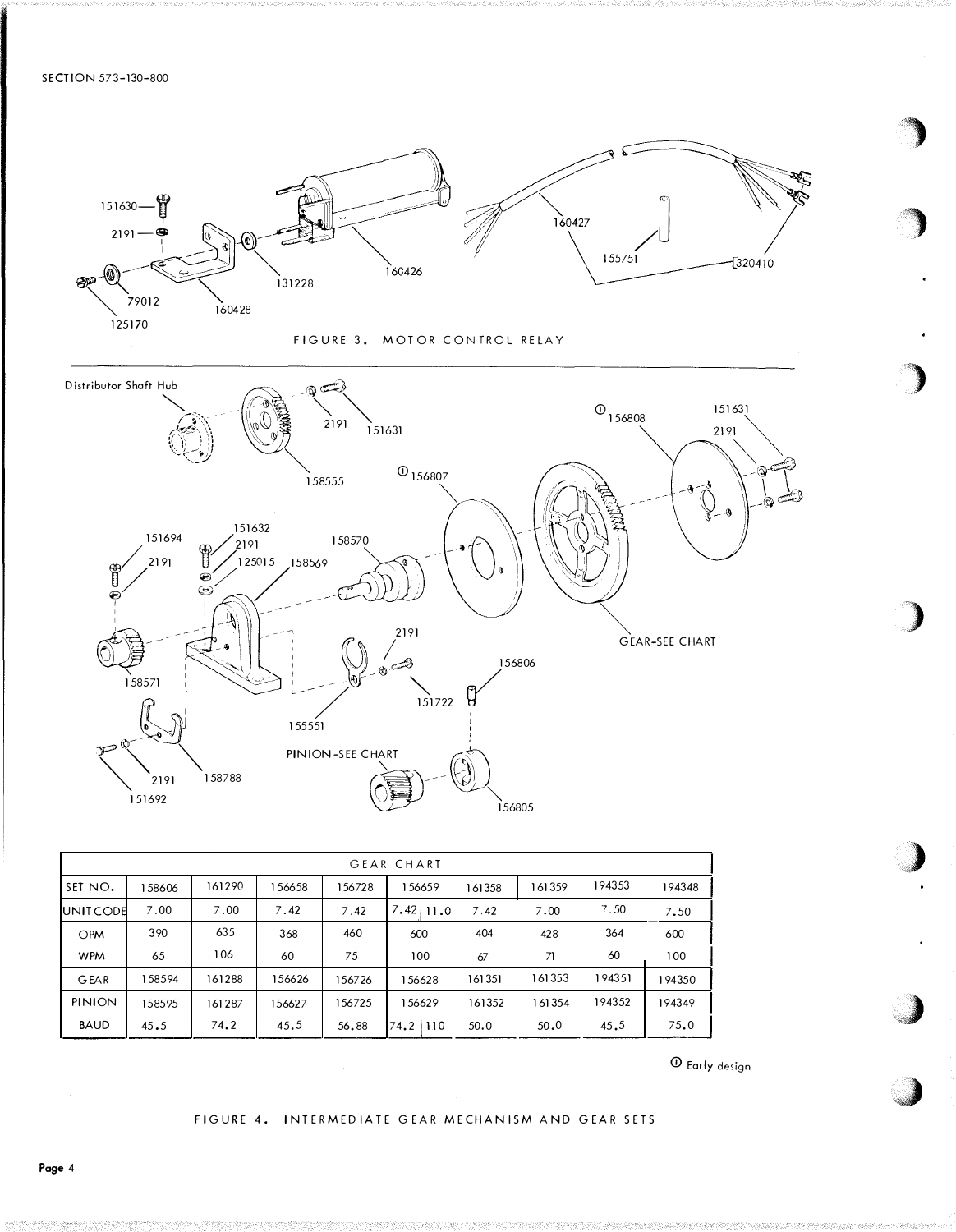

 $\big($ 

 $\big($ 

 $\big($ 

€

 $\overline{\mathbf{C}}$ 

 $\left($ 

#### FIGURE 5. SIGNAL LINE FILTER AND CABLE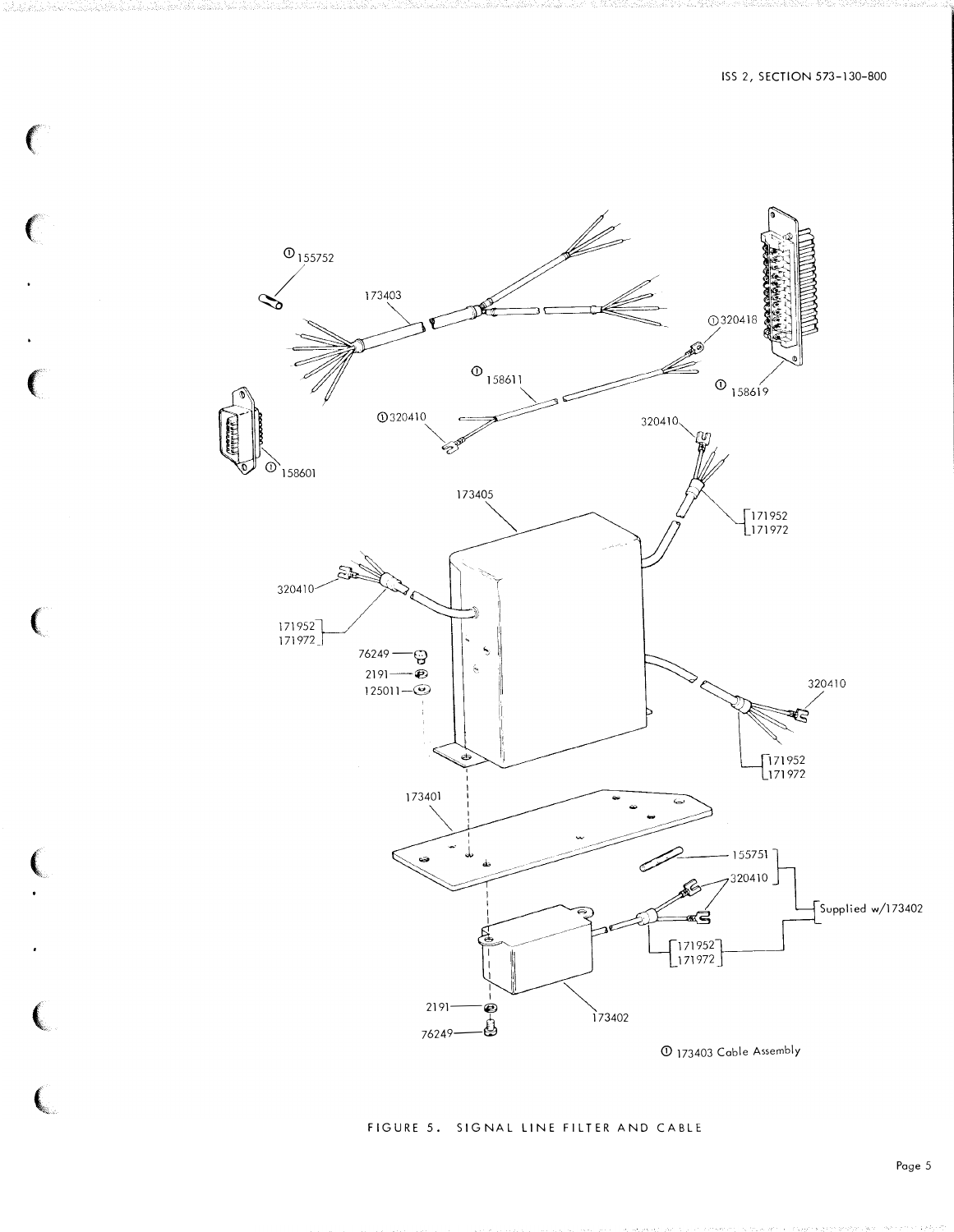

## FIGURE 6. LOWER BASE COMPONENTS

Page 6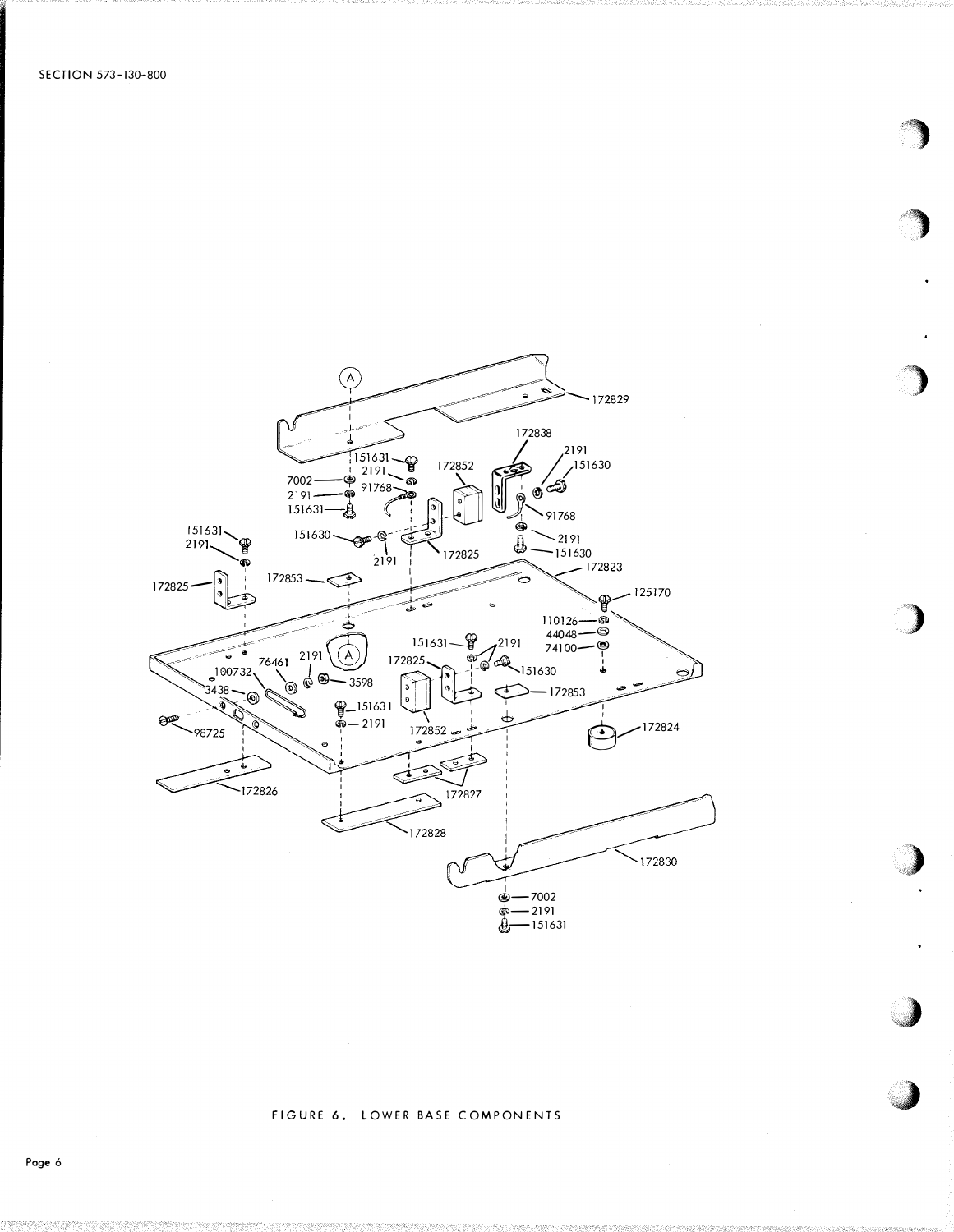

FIGURE 7. UPPER BASE COMPONENTS

 $\big($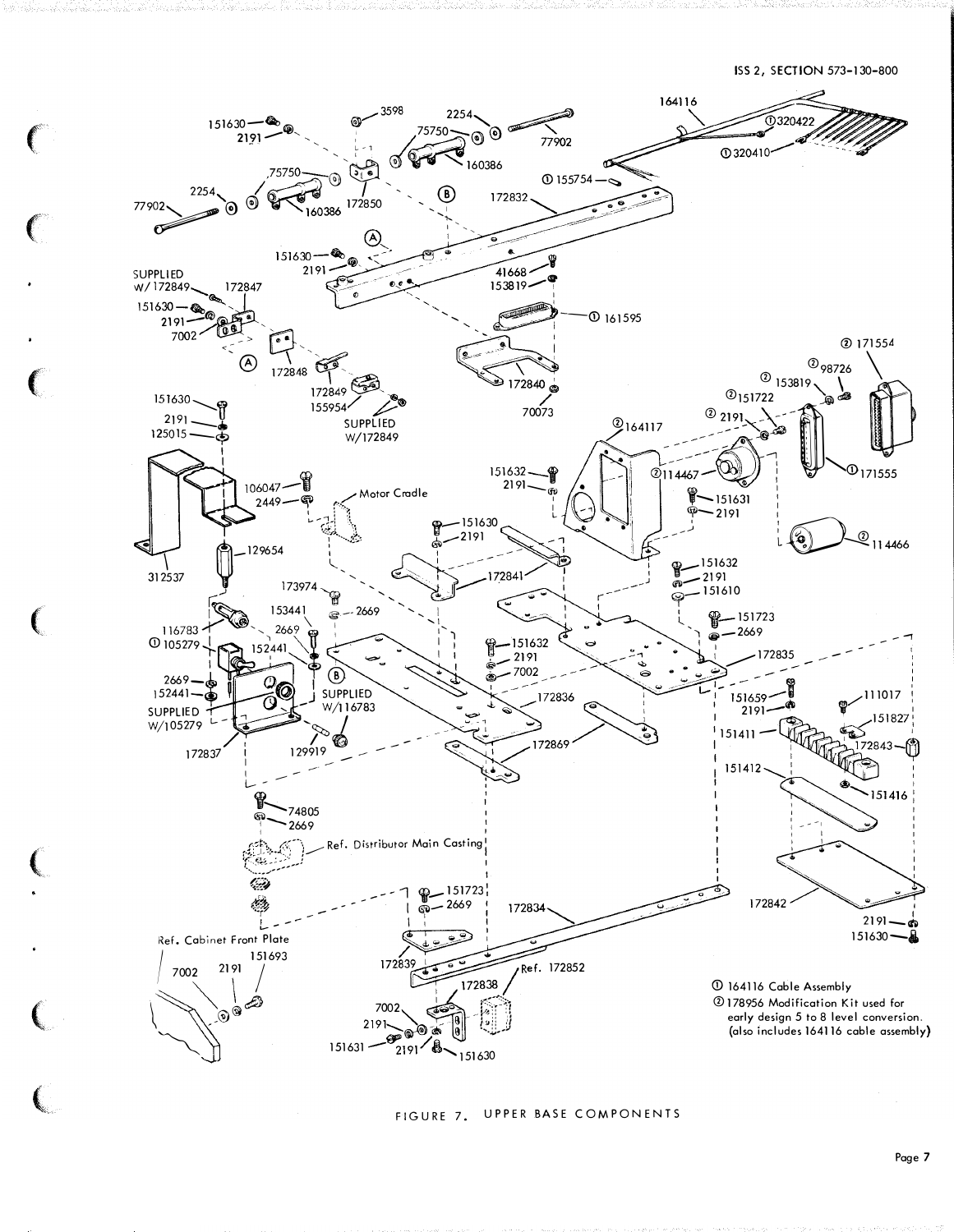

1 Early Design used with Frame Design Design Committee<br>Fiber gears only.<br>The Used with 178778 Pinion

### FIGURE 8. INTERMEDIATE GEAR HOUSING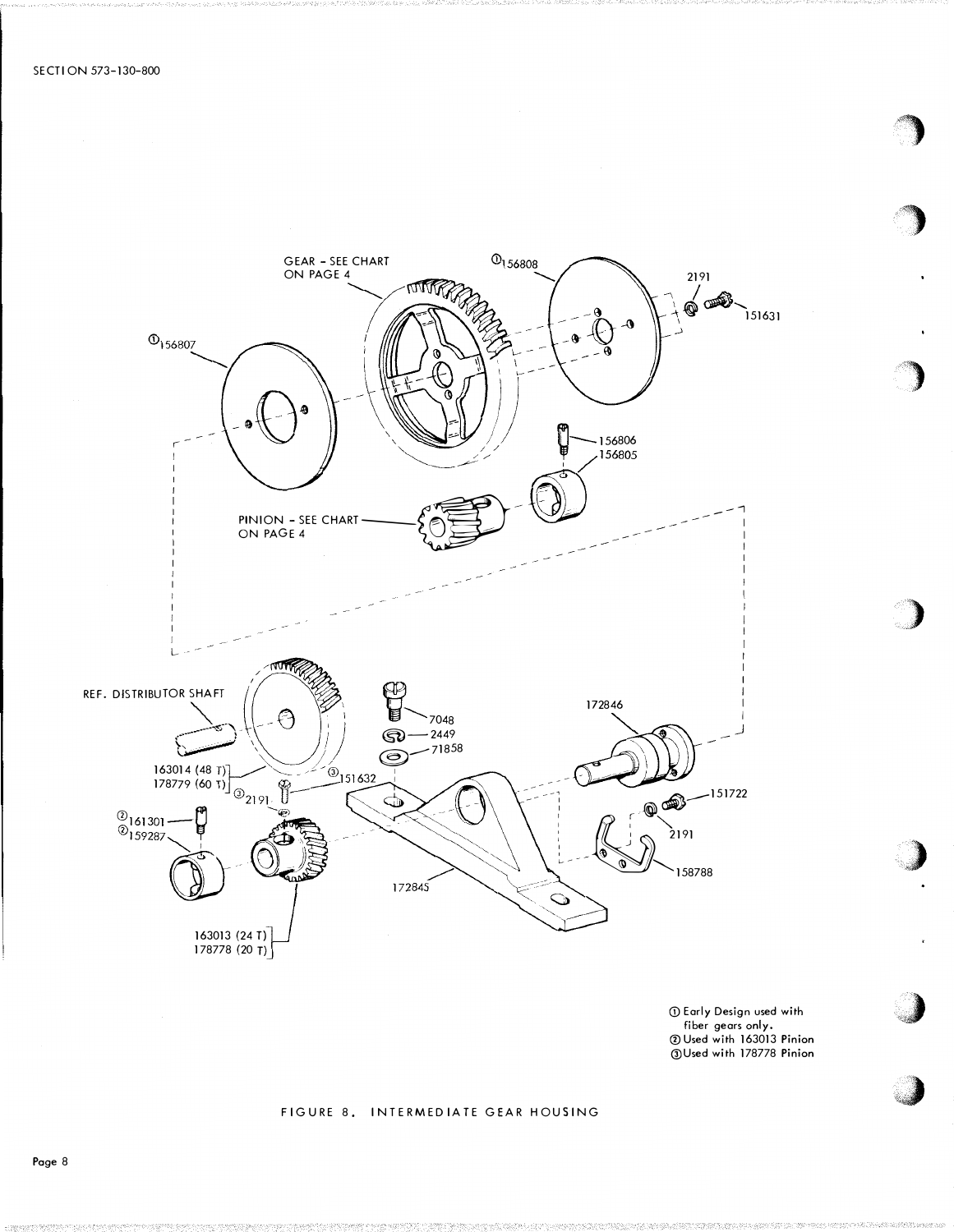

FIGURE 9. BASE - MULTIPLE MOUNTED UNIT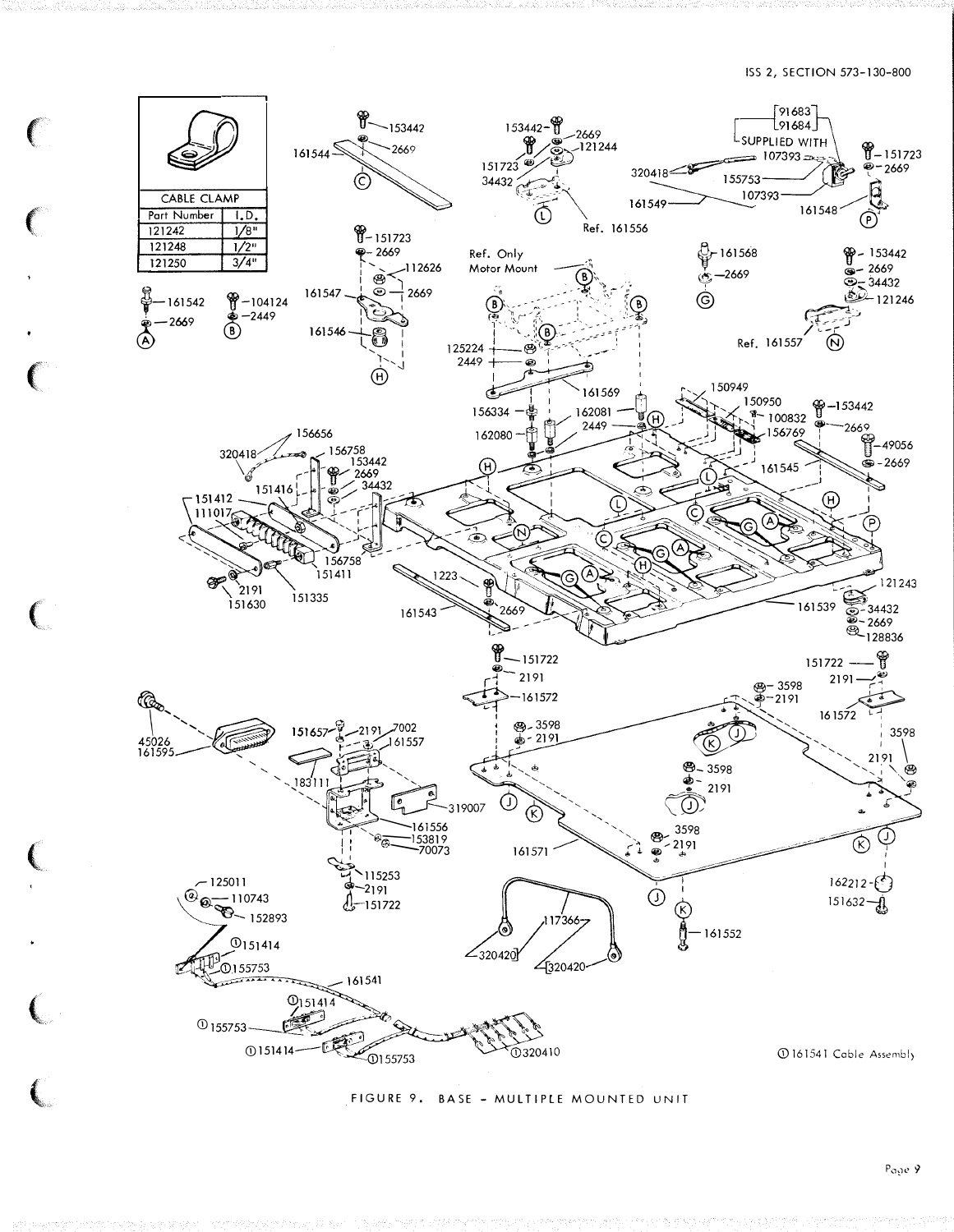

# FIGURE 10. DRIVING SHAFT MECHANISM - MULTIPLE MOUNTED UNIT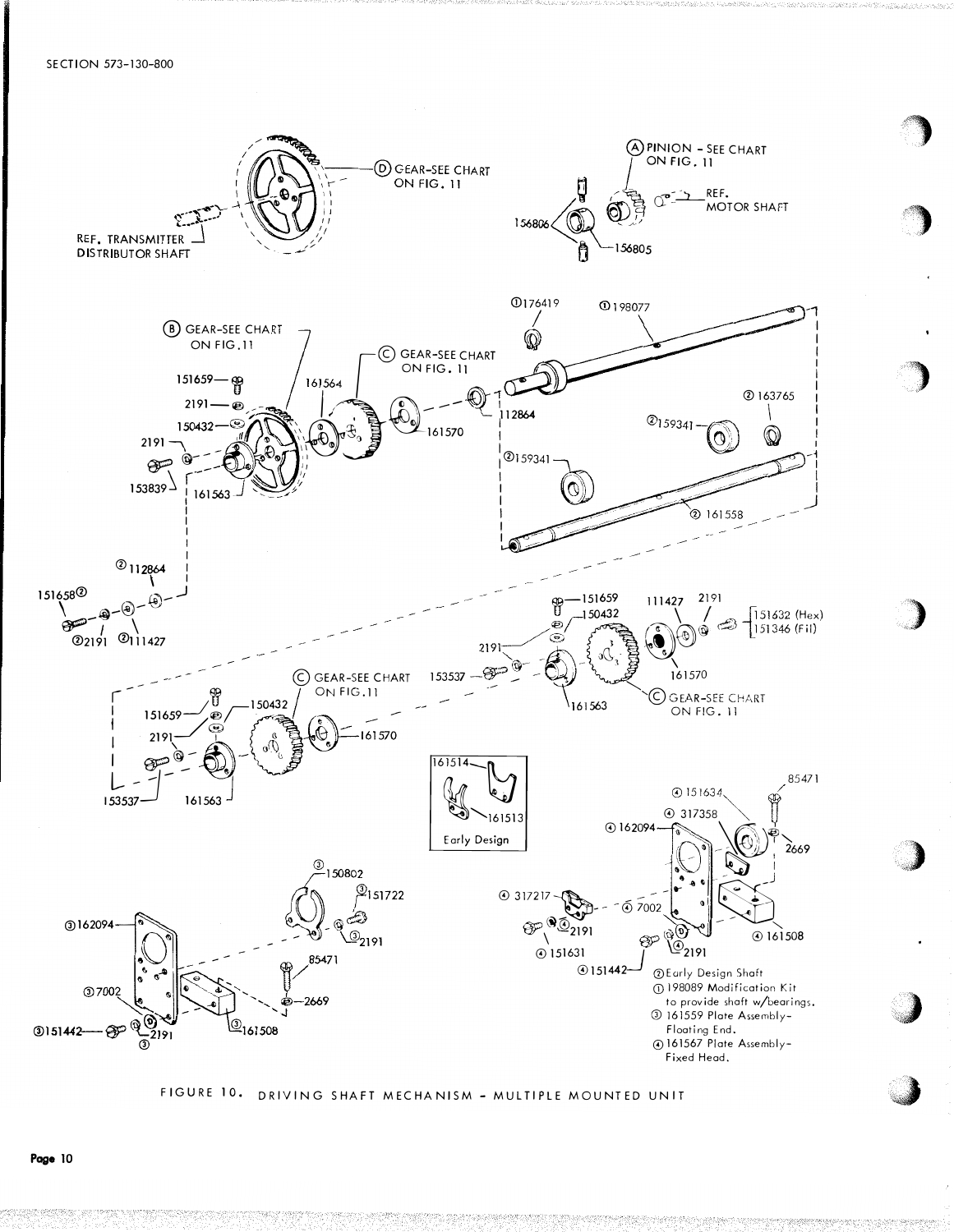ISS 2, SECTION 573-130-800

٦

ne de la 192

| NON-VARIABLE SPEED GEAR ARRANGEMENTS - FOR 60 CYCLE MOTORS                         |                                      |                                      |                                      |                                               |                                     |                                     |                                           |  |
|------------------------------------------------------------------------------------|--------------------------------------|--------------------------------------|--------------------------------------|-----------------------------------------------|-------------------------------------|-------------------------------------|-------------------------------------------|--|
| Unit Code                                                                          |                                      | 7.00                                 |                                      |                                               | 7.42                                |                                     |                                           |  |
| Baud<br>OPM - WPM                                                                  | 45.5<br>65<br>390<br>$\sim$          | 50.0<br>$428 -$<br>-71               | 75.0<br>$643 - 107$                  | 45.5<br>368<br>60<br>$\overline{\phantom{a}}$ | 56.88<br>460<br>-75<br>$\sim$       | 74.2<br>600<br>100<br>$\sim$        | 50.0<br>404<br>-67<br>$\sim$              |  |
| Motor Gear Set:<br>Pinion<br><b>A</b><br>(B) Gear                                  | 173592.<br>173594-39T<br>173593-180T | 179212:<br>179213-40T<br>179214-168T | 173589:<br>173591-45T<br>173590-126T | 162035:<br>162036-27T<br>162037-132T          | 162038:<br>162039-24T<br>162040-94T | 162041:<br>162042-30T<br>162043-90T | 176155<br>176157 - 33T<br>$176156 - 147T$ |  |
| <b>Associated Gears:</b><br>$\mathbb{C}$<br>Cross – Shaft Gear<br><b>D</b> TD Gear | 162033-48T<br>162034-96T             | 162033-48T<br>162034-96T             | 162033-48T<br>162034-96T             | 162033-48T<br>162034-96T                      | 162033-48T<br>162034-96T            | 162033-48T<br>162034-96T            | 162033 - 48T<br>162034 - 96T              |  |

ara da katikat da kata da kasa da kata katika da katika da kasan da kasa da kasa da kasa da kasa da kasa da ka

 $\mathbf{C}$ 

Jaio kalendari

(), 2020년, 20일)(Producede) 20일(1964년), 201

Г

 $\left($ 

 $\mathbf{C}$ 

(

 $\mathbf{C}$ 

 $\left(\begin{array}{c}$ 

 $\big($ 

| VARIABLE SPEED GEAR ARRANGEMENTS - FOR 60 CYCLE MOTORS             |                                      |                                      |  |                                      |                                      |                                      |  |  |  |
|--------------------------------------------------------------------|--------------------------------------|--------------------------------------|--|--------------------------------------|--------------------------------------|--------------------------------------|--|--|--|
| Unit Code                                                          |                                      | 7.00                                 |  |                                      | 7.42                                 |                                      |  |  |  |
| Baud<br>OPM - WPM                                                  | 45.5<br>$390 -$<br>65                | 74.2<br>636 - 106                    |  | 45.5<br>368 –<br>60                  | 56.88<br>460<br>- 75<br>$\sim$       | 50.0<br>$404 - 67$                   |  |  |  |
| Motor Gear Set:<br>Pinion<br>Ø<br><b>B</b><br>Gear                 | 172776:<br>172778-26T<br>172777-104T | 172776:<br>172778-26T<br>172777-104T |  | 172776:<br>172778-26T<br>172777-104T | 172776:<br>172778-26T<br>172777-104T | 172776:<br>172778-26T<br>172777-104T |  |  |  |
| ∎Gear Set:<br>C<br>Cross - Shaft Gear<br>$\circledcirc$<br>TD Gear | 178369:<br>179060-52T<br>179061-120T | 178366:<br>178367-36T<br>178368-116T |  | 172767:<br>172768-36T<br>172769-88T  | 172770:<br>172771-48T<br>172772-94T  | 174487:<br>174488-44T<br>174489-98T  |  |  |  |

| VARIABLE SPEED GEAR ARRANGEMENTS - FOR 60 CYCLE MOTORS |                                      |                                      |                                      |  |
|--------------------------------------------------------|--------------------------------------|--------------------------------------|--------------------------------------|--|
| Unit Code                                              | $7.42 - 7.50$                        |                                      | 7.50                                 |  |
| Baud<br>OPM - WPM                                      | $74.2 - 75.0$<br>$600 - 100$         | 45.5<br>$364 - 65$                   | 50.0<br>$400 - 66$                   |  |
| Motor Gear Set:<br>(A) Pinion<br>(B) Gear              | 172776:<br>172778-26T<br>172777-104T | 172776:<br>172778-26T<br>172777-104T | 172776:<br>172778-26T<br>172777-104T |  |
| Gear Sets:<br>C Cross - Shaft Gear<br>(D) TD Gear      | 172773:<br>172774-52T<br>172775-78T  | 178821:<br>178819-40T<br>178820-99T  | 178824:<br>178822-40T<br>178823-90T  |  |

| VARIABLE SPEED GEAR ARRANGEMENTS - FOR 50 CYCLE MOTORS |                                       |               |                |               |                                            |  |  |  |  |
|--------------------------------------------------------|---------------------------------------|---------------|----------------|---------------|--------------------------------------------|--|--|--|--|
| Unit Code                                              |                                       |               | 7.42           |               | 7.50                                       |  |  |  |  |
| Baud                                                   | 45.5                                  | 50.0          | 56.88          | 74.2          | 75.0                                       |  |  |  |  |
| <b>WPM</b><br><b>OPM</b>                               | 368<br>60<br>$\overline{\phantom{a}}$ | - 67<br>404   | $460 - 75$     | $-100$<br>600 | 600<br>100<br>$\qquad \qquad \blacksquare$ |  |  |  |  |
| Motor Gear Set:                                        | 172776:                               | 172776:       | 172776:        | 172776:       | 172776:                                    |  |  |  |  |
| $ \,\!\circledast\!\!$<br>Pinion                       | 172778-26T                            | 172778-26T    | 172778-26T     | 172778-26T    | 172778-26T                                 |  |  |  |  |
| Gear                                                   | 172777-104T                           | 172777-104T   | 172777-104T    | 172777-104T   | 172777-104T                                |  |  |  |  |
| Gear Sets:                                             | 308224:                               | 308227:       | l308230:       | 308233:       | 310605:                                    |  |  |  |  |
| $\boxed{\mathcal{S}}$<br>Cross - Shaft Gear            | $308222 - 52T$                        | 308225 - 62T  | $308228 - 65T$ | 308231 - 72T  | 310606 -64T                                |  |  |  |  |
| TD Gear                                                | 308223 - 106TI                        | 308226 - 115T | 308229 - 106T  | 308232 - 90T  | 310607 -80T                                |  |  |  |  |

FIGURE 11. GEAR CHART - MULTIPLE MOUNTED UNIT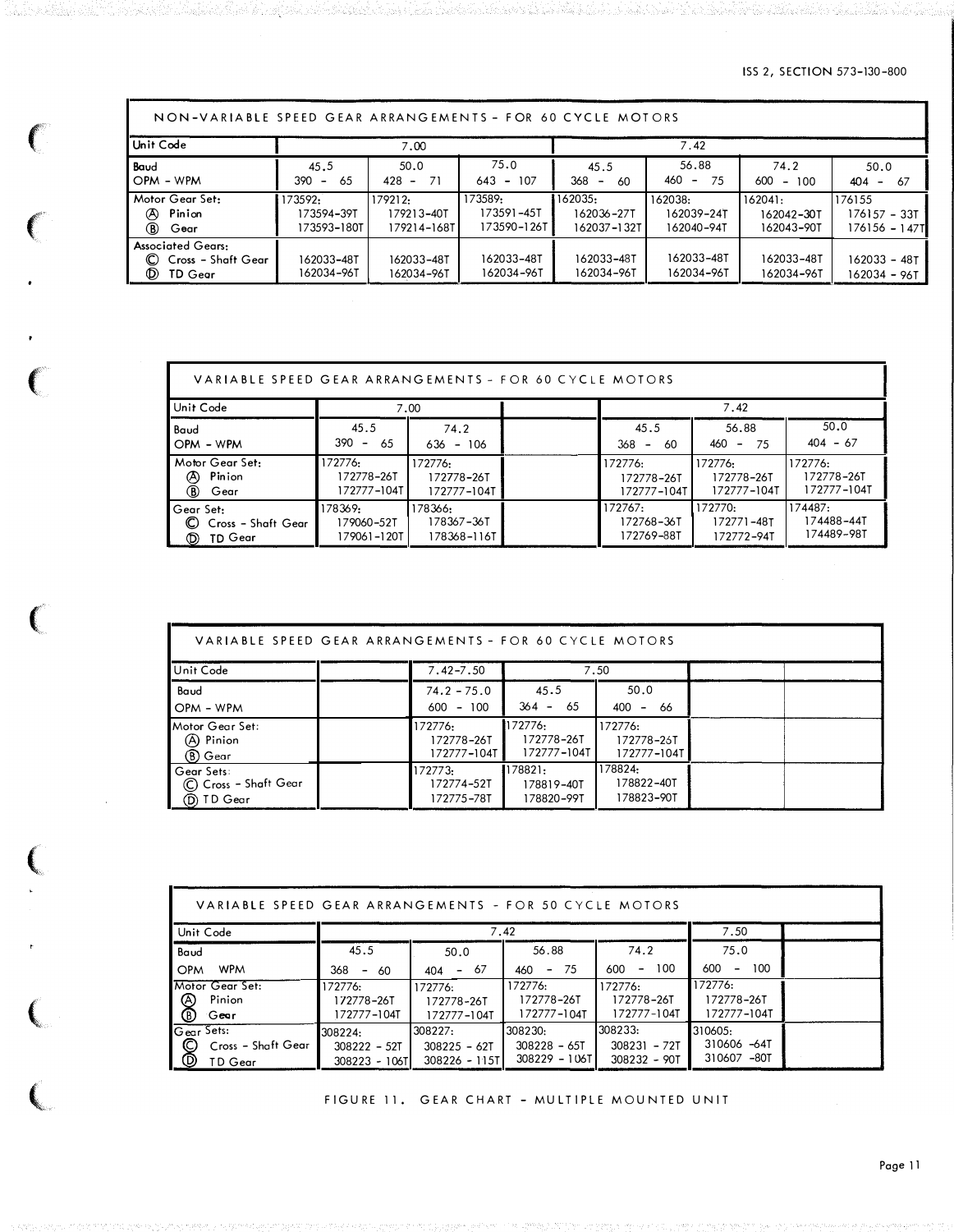

#### FIGURE 12. COVER - MULTIPLE MOUNTED UNIT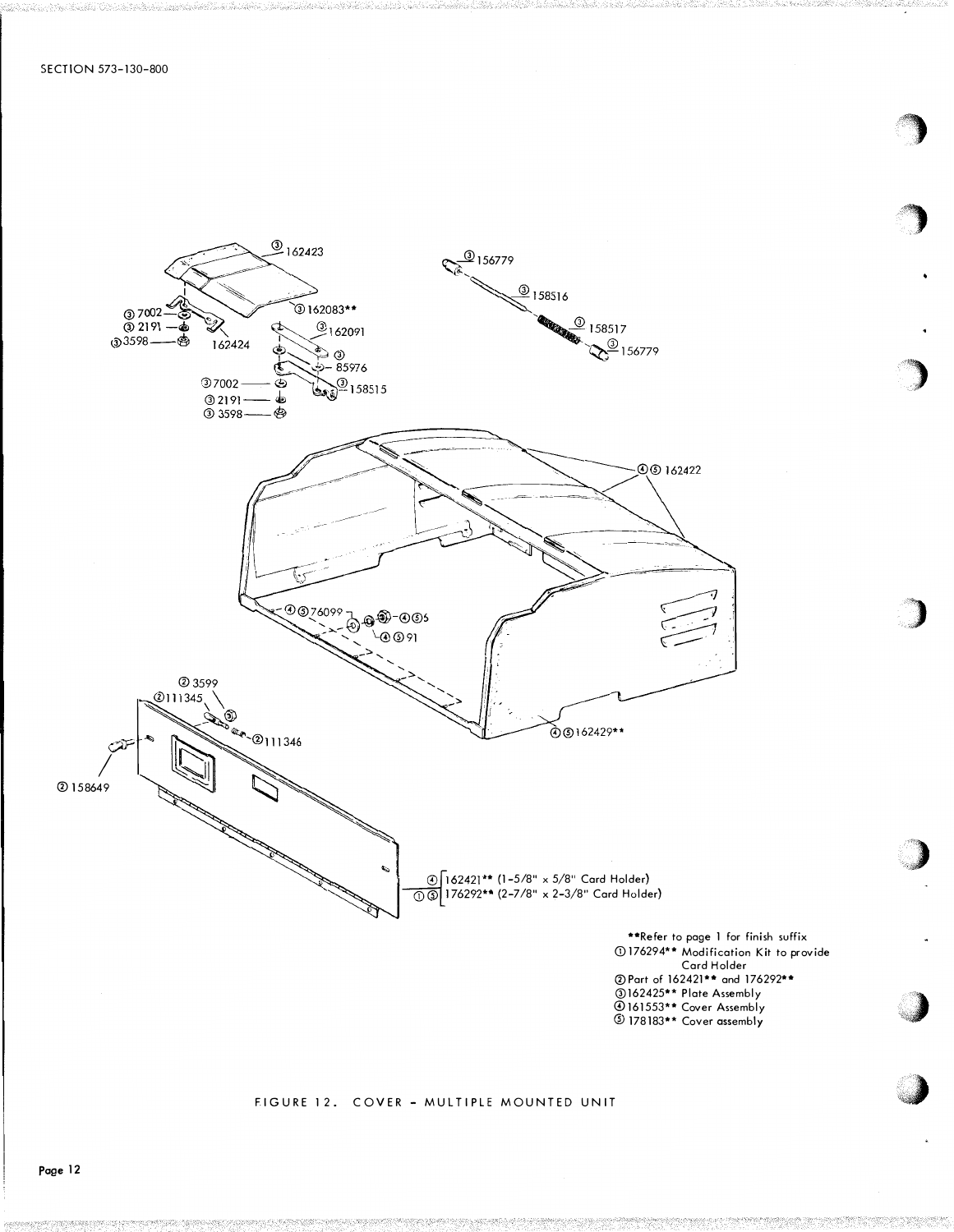# NUMERICAL INDEX

 $\left($ 

 $\left($ 

 $\bullet$ 

(

 $\left($ 

 $\left($ 

|         | Part<br>Number | Description and<br>Page Number | Part<br>Number | Description and<br>Page Number | Part<br>Number | Description and<br>Page Number |
|---------|----------------|--------------------------------|----------------|--------------------------------|----------------|--------------------------------|
|         | 1223           | Screw, 10-32 x 1/2 Fil 9       | 110743         | Lockwasher 3,9                 | 151632         | Screw, 6-40 x 3/8 Hex          |
|         | 2191           | Lockwasher 2,4,5,6,7,8,9,      | 111017         | Screw, 6-40 x 5/16 Fil         |                | 2,4,7,8,9,10                   |
|         |                | 10,12                          |                | 2,7,9                          | 151634         | Bearing, Ball 10               |
|         | 2254           | Washer, Flat 7                 | 111345         | Bolt 12                        | 151639         | Washer, Flat 10                |
|         | 2449           | Lockwasher 7,8,9               | 111346         | Spring, Compression 12         | 151657         | Screw, 6-40 x 1/4 Fil 9        |
|         | 2669           | Lockwasher 2,7,9,10            | 111427         | Washer, Flat 10                | 151658         | Screw, 6-40 x 5/16 Fil 10      |
|         | 3438           | Washer, Flat 6                 | 112626         | Nut, 10-32 Hex 2,9             | 151659         | Screw, 6-40 x 1/2 Fil          |
|         | 3598           | Nut, 6-40 Hex 6,7,9,12         | 112864         | Spacer, .173" Thk 10           |                | 7,10                           |
|         | 3599           | Nut, 4-40 Hex 12               | 114466         | Connector, 3 Pt                | 151678         | Screw, 1/4-32 Pilot 2          |
|         | 3606           | Nut, 6-40 Hex 12               |                | Receptacle 7                   | 151692         | Screw, 6-40 x 3/16 Fil 4       |
|         | 7002           | Washer, Flat 2,6,7,9,10,       | 114467         | Connector, 3 Pt Plug 7         | 151693         | Screw, 6-40 x 9/16 Fil         |
|         |                | $12\phantom{.0}$               | 115253         | Spring, Flat 9                 |                | 2,7                            |
|         | 7048           | Screw, 10-32 Shoulder 8        | 116783         | Holder, Fuse 7                 | 151694         | Screw, 6-40 x 11/32 Fil 4      |
|         | 34432          | Washer, Flat 9                 | 117366         | Jumper, 8-1/2" Green 9         | 151722         | Screw, 6-40 x 3/16 Hex         |
|         | 41668          | Screw, 3-48 Shoulder 7         | 121242         | Clamp, 1/8 ID Cable 9          |                | 4,7,8,9,10                     |
|         | 44048          | Washer, Flat 6                 | 121243         | Clamp, 3/16 ID Cable 9         | 151723         | Screw, 10-32 x 3/8 Hex         |
|         | 45026          | Screw, 3-48 Shoulder 9         | 121244         | Clamp, 1/4 ID Cable 9          |                | 2,7,9                          |
|         | 49056          | Screw, 10-32 x 7/8 Hex 9       | 121246         | Clamp, 3/8 ID Cable 9          | 151827         | Strap, Terminal 7              |
|         | 61085          | Lockwasher 3                   | 121248         | Clamp, 1/2 ID Cable 9          | 151880         | Nut, 4-40 Hex 3                |
|         | 70073          | Nut, 3-48 Hex 7,9              | 121250         | Clamp, 3/4 ID Cable 9          | 152441         | Washer, Flat 7                 |
|         | 71266          | Washer, Flat 2                 | 124396         | Switch Assembly 2              | 152893         | Screw, 4-40 x 1/4 Hex          |
|         | 71858          | Washer, Flat 8                 | 125011         | Washer, Flat 3,5,9             |                | 3,9                            |
| $\big($ | 74100          | Washer, Leather 6              | 125015         | Washer, Flat 4,7               | 153441         | Screw, 10-32 x 7/16 Hex 7      |
|         | 74805          | Screw, 10-32 x 3/4 Hex         | 125170         | Screw, 8-32 x 5/16 Fil         | 153442         | Screw, 10-32 x 1/2 Hex 9       |
|         |                | 2,7                            |                | 4,6                            | 153537         | Screw, 6-40 x 9/32 Hex 10      |
|         | 75750          | Washer, Insulating 7           | 125224         | Nut, 1/4-32 Hex 9              | 153817         | Screw, 4-40 x 3/8 Hex 3        |
|         | 76099          | Washer, Flat 12                | 128836         | Nut, 10-32 Hex 9               | 153819         | Lockwasher 7,9                 |
|         | 76249          | Screw, 6-40 x 1/8 Fil 5        | 129654         | Post 7                         | 153839         | Screw, 6-40 x 5/8 Hex 10       |
|         | 76461          | Washer, Flat 6                 | 129919         | Fuse, SL-BL 4 AMP 7            | 155551         | Clamp, Bearing 4               |
|         | 77902          | Screw, 6-40 x 2-3/8 RD 7       | 131228         | Washer, Insulating 4           | 155751         | Sleeve, ID 1" Lg               |
|         | 79012          | Insulator 4                    | 150432         | Washer, Flat 10                |                | Insulating 4,5                 |
|         | 85471          | Screw, 10-32 x 1 Hex 10        | 150802         | Clamp 10                       | 155752         | Sleeve, 5/64 x ID x 1/2"       |
|         | 85976          | Washer, Flat 12                | 150949         | Plate, Identification 9        |                | Lg Insulating 3,5              |
|         | 91683          | Nut, 15/32-32 Hex 2,3,9        | 150950         | Plate, Code 9                  | 155753         | Sleeve, 1/8 ID x 1/2"          |
|         | 91684          | Nut, 15/32-32 Ring 2,9         | 151113         | Strip, Mounting 2              |                | Lg Insulating 9                |
|         | 91768          | Jumper, 3-1/2" Black           | 151152         | Screw, 4-40 x 3/16 Hex 3       | 155754         | Sleeve, 1/16 ID x 1/2"         |
|         |                | 2,6                            | 151335         | Stud 9                         |                | Lg Insulating 7                |
|         | 95320          | Switch, SP-ST Toggle 2         | 151346         | Screw, 6-40 x 3/8 Fil 10       | 155954         | Switch, Sensitive 7            |
|         | 98725          | Screw, 6-40 x 3/8 Flat 6       | 151411         | Block, Terminal 2,7,9          | 156334         | Stud 9                         |
|         | 98726          | Screw, 3-48 x 1/4 Fil 3,7      | 151412         | Insulator, Terminal Block      | 156626         | Gear, 88T 4                    |
|         | 100732         | Spring, Clip 6                 |                | 2,7,9                          | 156627         | Pinion, 18T 4                  |
|         | 100832         | Screw, No.0 x 3/16 Drive       | 151414         | Switch, Sensitive 9            | 156628         | Gear, 72T 4                    |
|         |                | 9                              | 151416         | Nut, 6-40 Hex 2,7,9            | 156629         | Pinion, 24T 4                  |
|         | 101633         | Washer, Flat 2                 | 151442         | Screw, 6-40 x 1/2 Hex 10       | 156656         | Jumper, 2-3/4" Black 9         |
|         | 101783         | Washer, Flat 2                 | 151606         | Screw, 10-32 x 1/4 Hex 2       | 156658         | Gear Set, 60 WPM 4             |
|         | 104124         | Screw, 1/4-32 x 11/32 Hex      | 151610         | Washer, Flat 7                 | 156659         | Gearset, 100 WPM 4             |
|         |                | 9                              | 151630         | Screw, 6-40 x 1/4 Hex          | 156725         | Pinion, 24T 4                  |
|         | 105279         | Switch SP-DT Toggle 7          |                | 2,4,6,7,9                      | 156726         | Gear, 94T 4                    |
|         | 106047         | Screw, 1/4-32 x 1/2 Hex 7      | 151631         | Screw, 6-40 x 5/16 Hex         | 156728         | Gearset, 75 WPM 4              |
|         | 107393         | Switch, SP-ST Toggle 9         |                | 2,4,6,7,8,10                   | 156740         | Screw, 6-40 x 7/32 Hex 9       |
|         | 110126         | Lockwasher 6                   |                |                                | 156758         | Bracket 9                      |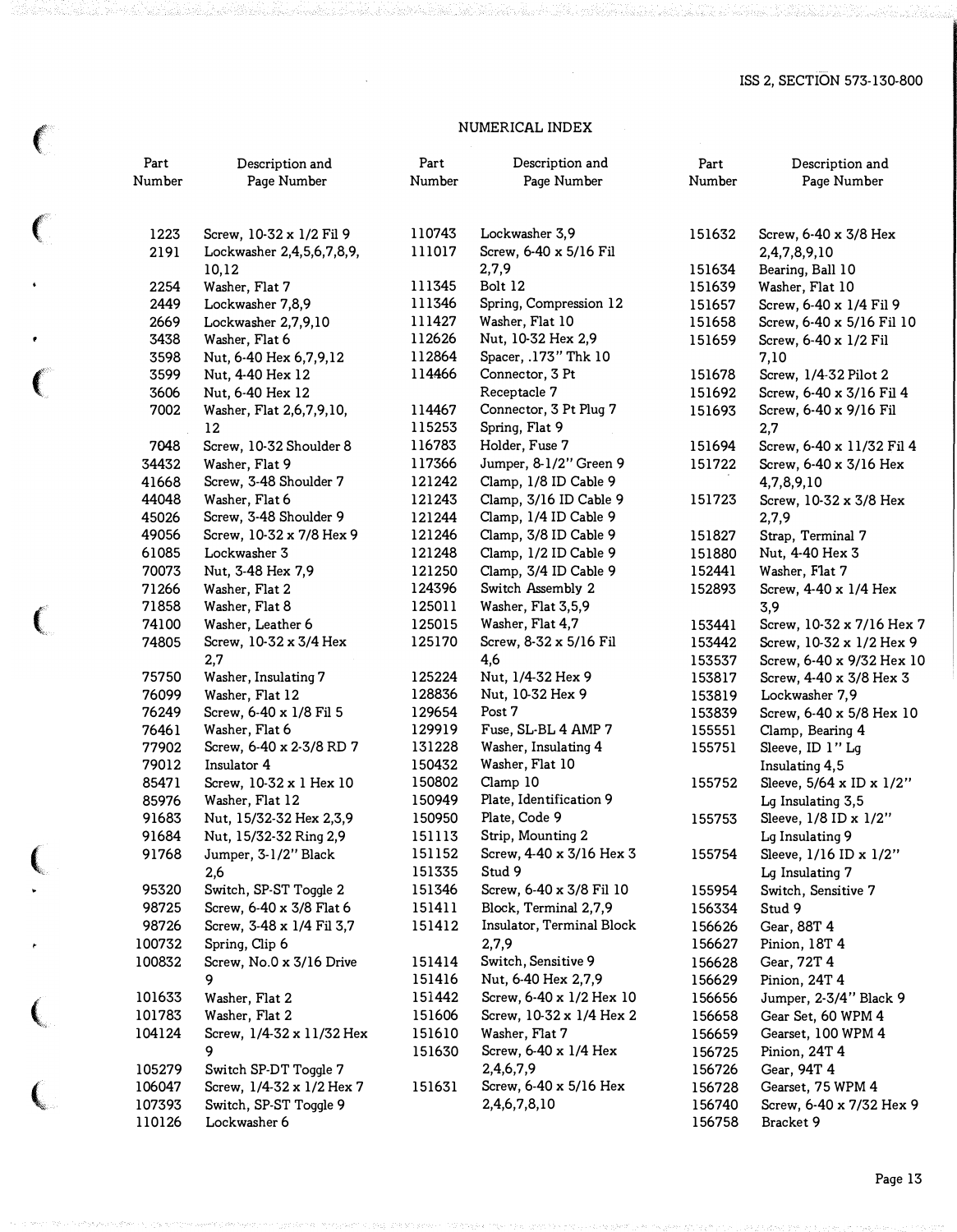# NUMERICAL INDEX (Continued)

| Part<br>Number   | Description and<br>Page Number | Part<br>Number    | Description and<br>Page Number | Part<br>Number   | Description and<br>Page Number     |  |
|------------------|--------------------------------|-------------------|--------------------------------|------------------|------------------------------------|--|
| 156769           | Plate, Teletype                | 161288            | Gear, 68T 4                    | 162081           | Stud 9                             |  |
|                  | Identification 9               | 161290            | Gearset, 106 WPM 4             | 162083**         | Cover 12                           |  |
| 156779           | Plunger 12                     | 161301            | Post 8                         | 16209i           | Plate, Spacing 12                  |  |
| 156805           | Retainer 4,8,10                | 161351            | Gear, 49T 4                    | 162094           | Plate, Bearing Mounting            |  |
| 156806           | Post 4,8,10                    | 161352            | Pinion, 11T 4                  |                  | 10                                 |  |
| 156807           | Disc 4,8                       | 161353            | Gear, 63T 4                    | 162212           | Bumper 9                           |  |
| 156808           | Disc $4,8$                     | 161354            | Pinion, 15T 4                  | $162421**$       | Panel, Cover 12                    |  |
| 157215           | Mount, Vibration 2             | 161358            | Gearset, 67 WPM 4              | 162422           | Strip, Cover 12                    |  |
| 158500           | Cable Assembly 3               | 161359            | Gearset, 71 WPM 4              | 162423           | Strip, Cover 12                    |  |
| 158515           | Bracket 12                     | 161508            | Bar, Mounting Plate 10         | 162424           | Plate, Spring 12                   |  |
| 158516           | Rod 12                         | 161513            | Clamp 10                       | 162425**         | Plate Assembly 12                  |  |
| 158517           | Spring, Compression 12         | 161514            | Plate 10                       | 162429**         | Cover 12                           |  |
| 158555           | Gear, 40T 4                    | 161539            | Base 9                         | 163013           | Pinion, 24T 8                      |  |
| 158562           | Rail, Left 2                   | 161541            | Cable Assembly 9               | 163014           | Gear, 48T 8                        |  |
| 158563           | Rail, Right 2                  | 161542            | Post 9                         | 163765           | Ring, Retaining 10                 |  |
| 158564           | Plate, Center Mounting 2       | 161543            | Bar 9                          | 164116           | Cable Assembly 7                   |  |
| 158565           | Plate, Rear Mounting 2         | 161544            | Bar 9                          | 164117           | Bracket 7                          |  |
| 158567           | Plate 2                        | 161545            | Bar 9                          | 171554           | Connector, 50 Pt Plug 7            |  |
| 158568           | Bracket 2                      | 161546            | Mount, Vibration 9             | 171555           | Connector, 16 Pt Plug 7            |  |
| 158569           | Housing, Bearing 4             | 161547            | Plate, Vibration               | 171952           | Connector, Green                   |  |
| 158570           | Shaft w/Bearing 4              |                   | Mounting 9                     |                  | Shielding 5                        |  |
| 158571           | Gear, 20T 4                    | 161548            | Bracket, Switch 9              | 171972           | Connector, Green                   |  |
| 158573           | Stud 2                         | 161549            | Cable Assembly 9               |                  | Insulated 5                        |  |
| 158575           | Base 3                         | 161552            | Screw, 10-32 SPL 9             | 172767           | Gearset, 60 WPM 11                 |  |
| 158579           | Plate, Terminal 2              | 161553** Cover 12 |                                | 172768           | Gear, 36T 11                       |  |
| 158586           | Basket 3                       | 161556            | Bracket, Connector 9           | 172769           | Gear, 88T 11                       |  |
| 158589           | Clamp, Cable 2                 | 161557            | Bracket, Switch 9              | 172770           | Gearset, 75 WPM 11                 |  |
| 158592           | Bracket, Guide 2               | 161558            | Shaft 10                       | 172771<br>172772 | Gear, 48T 11                       |  |
| 158593           | Guard, Gear 2                  | 161559            | Plate Assembly 10              | 172773           | Gear, 94T 11<br>Gearset, 75 WPM 11 |  |
| 158594           | Gear, 60T 4                    | 161563<br>161564  | Hub 10<br>Spacer, .172" Thk 10 | 172774           | Gear, 52T 11                       |  |
| 158595           | Pinion, 13T 4                  | 161567            | Plate Assembly 10              | 172775           | Gear, 7T 11                        |  |
| 158601           | Connector, 14Pt Plug 3,5       | 161568            | Stud, Locating 9               | 172776           | Gearset, 65-75-100 WPM             |  |
| 158606<br>158610 | Gearset, 65WPM 4<br>Cable 3    | 161569            | Plate 9                        |                  | $_{11}$                            |  |
| 158611           | Cable w/Terminals 3,5          | 161570            | Plate, 6-40 Nut 10             | 172777           | Gear, 104T 11                      |  |
| 158619           | Connector, 24 Pt Plug 3,5      | 161571            | Plate, Oil 9                   | 172778           | Pinion, 26T 11                     |  |
| 158620           | Connector, 24 Pt               | 161572            | Plate, Locating 9              | 172823           | Base 6                             |  |
|                  | Receptacle 3                   | 161595            | Connector, 36 Pt               | 172824           | Foot, Rubber 6                     |  |
| 158649           | Screw, 4-40 Thumb 12           |                   | Receptacle 7,9                 | 172825           | Bracket 6                          |  |
| 158788           | Clamp, Bearing 4,8             | 162033            | Gear, 48T 11                   | 172826           | Plate 6                            |  |
| 159287           | Retainer, Pinion 8             | 162034            | Gear, 96T 11                   | 172827           | Plate, Nut 6                       |  |
| 159341           | Bearing, Ball 10               | 162035            | Gearset, 60 WPM 11             | 172828           | Plate 6                            |  |
| 160370           | Switch, NC Pushbutton 3        | 162036            | Pinion, 27T 11                 | 172829           | Bracket, Left 6                    |  |
| 160386           | Resistor, 1,000 OHM 7          | 162037            | Gear, 132T 11                  | 172830           | Bracket, Right 6                   |  |
| 160426           | Relay 4                        | 162038            | Gearset, 75 WPM 11             | 172832           | Rail, Left 7                       |  |
| 160427           | Cable w/Terminals 4            | 162039            | Pinion, 24T 11                 | 172834           | Rail, Right 7                      |  |
| 160428           | Bracket 4                      | 162040            | Gear, 96T 11                   | 172835           | Plate, Rear 7                      |  |
| 160649           | Washer, Flat 3                 | 162041            | Gearset, 100 WPM 11            | 172836           | Plate, Front 7                     |  |
| 160945           | Guard 3                        | 162042            | Pinion, 30T 11                 | 172837           | Bracket, Switch 7                  |  |
| 160946           | Base Assembly, Sub 3           | 162043            | Gear, 90T 11                   | 172838           | Bracket 6,7                        |  |
| 161287           | Pinion, 24T 4                  | 162080            | Stud 9                         | 172839           | Plate, Adapter 7                   |  |

\*\*Refer to page 1 for finish suffix

 $\big)$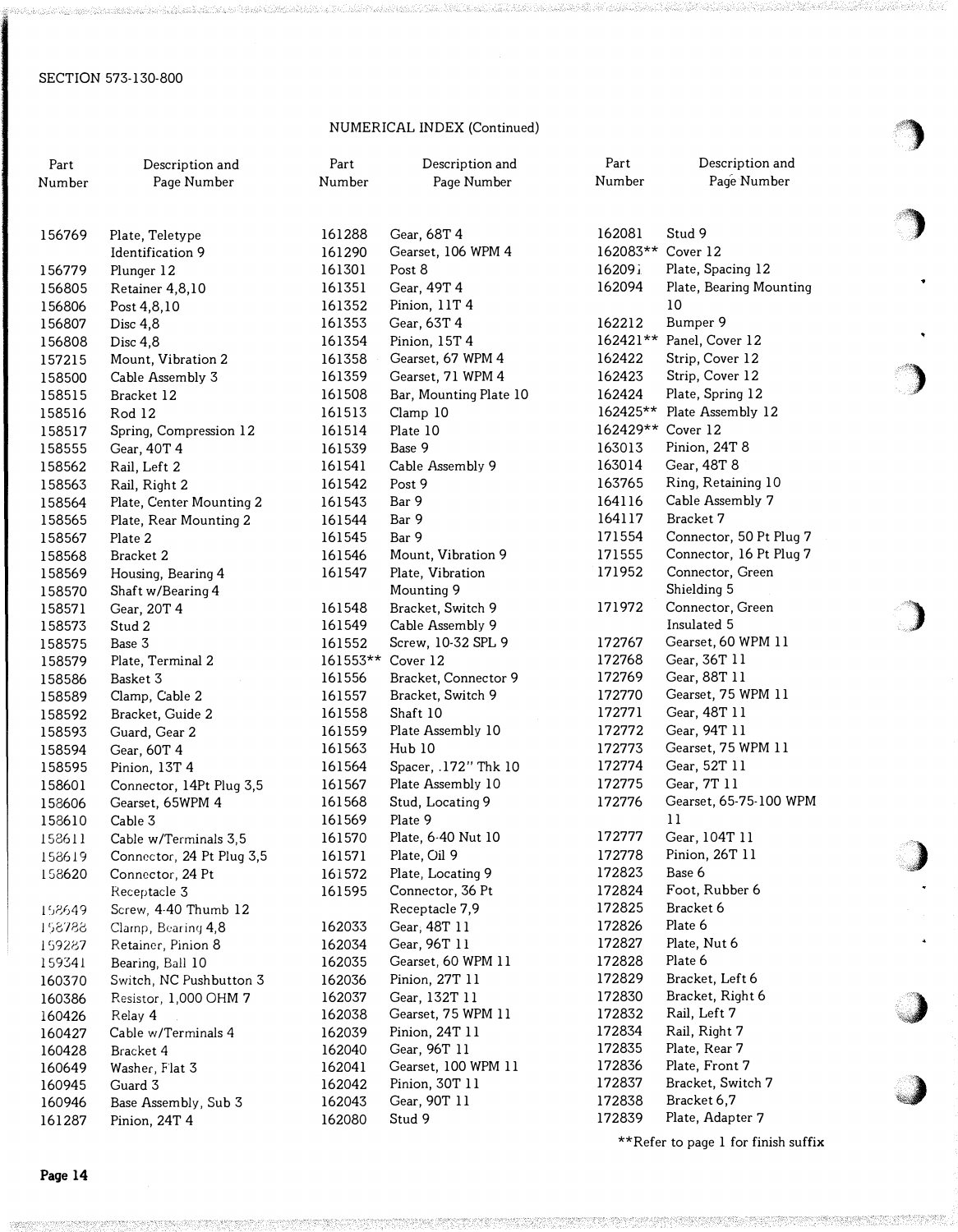# NUMERICAL INDEX (Continued)

 $\big($ 

 $\big($ 

�

 $\bar{t}$ 

 $\big($ 

 $\big($ 

|         | Part   | Description and        | Part     | Description and          | Part   | Description and       |  |  |  |  |  |
|---------|--------|------------------------|----------|--------------------------|--------|-----------------------|--|--|--|--|--|
|         | Number | Page Number            | Number   | Page Number              | Number | Page Number           |  |  |  |  |  |
|         | 172840 | Bracket, Connector 7   | 176156   | Gear, 147T 11            | 194352 | Pinion, 17T 4         |  |  |  |  |  |
|         | 172841 | Bracket 7              | 176157   | Pinion, 33T 11           | 194353 | Gearset, 60 WPM 4     |  |  |  |  |  |
|         | 172842 | Plate 7                |          | 176292** Panel, Cover 12 | 198077 | Shaft w/Bearing 10    |  |  |  |  |  |
|         | 172843 | Post 7                 | 176294** | Modification Kit 12      | 198089 | Modification Kit 10   |  |  |  |  |  |
|         | 172845 | Bracket, Bearing 8     | 176419   | Ring, Retaining 10       | 308222 | Gear, 52T 11          |  |  |  |  |  |
|         | 172846 | Shaft w/Bearings 8     | 178183** | Cover Assembly Base 12   | 308223 | Gear, 106T 11         |  |  |  |  |  |
|         | 172847 | Bracket, Switch 7      | 178366   | Gearset, 106 WPM 11      | 308224 | Gearset, 60 WPM 11    |  |  |  |  |  |
|         | 172848 | Insulator, .031" Thk 7 | 178367   | Gear, 82T 11             | 308225 | Gear, 62T 11          |  |  |  |  |  |
|         | 172849 | Switch, Actuator 7     | 178368   | Gear, 116T 11            | 308226 | Gear, 115T 11         |  |  |  |  |  |
|         | 172850 | Bracket 7              | 178369   | Gearset, 65 WPM 11       | 308227 | Gearset, 67 WPM 11    |  |  |  |  |  |
|         | 172852 | Isolator, Rubber 6,7   | 178778   | Pinion, 20T 8            | 308228 | Gear, 65T 11          |  |  |  |  |  |
|         | 172853 | Plate, Nut 6           | 178779   | Gear, 60T 8              | 308229 | Gear, 106T 11         |  |  |  |  |  |
|         | 172869 | Plate, Nut 7           | 178819   | Gear, 40T 11             | 308230 | Gearset, 75 WPM 11    |  |  |  |  |  |
|         | 173401 | Plate, Terminal 5      | 178820   | Gear, 99T 11             | 308231 | Gear, 72T 11          |  |  |  |  |  |
|         | 173402 | Filter 5               | 178821   | Gearset 11               | 308232 | Gear, 90T 11          |  |  |  |  |  |
|         | 173403 | Cable Assembly 5       | 178822   | Gear, 40T 11             | 308233 | Gearset, 100 WPM 11   |  |  |  |  |  |
|         | 173405 | Filter, R.F. 5         | 178823   | Gear, 90T 11             | 310605 | Gearset, 100 WPM 11   |  |  |  |  |  |
|         | 173589 | Gearset, 107 WPM 11    | 178824   | Gearset 11               | 310606 | Gear, 64T 11          |  |  |  |  |  |
|         | 173590 | Gear, 126T 11          | 178956   | Modification Kit 7       | 310607 | Gear, 80T 11          |  |  |  |  |  |
|         | 173591 | Pinion, 45T 11         | 179060   | Gear, 52T 11             | 312537 | Guard, Gear 7         |  |  |  |  |  |
|         | 173592 | Gearset, 65 WPM 11     | 179061   | Gear, 120T 11            | 317217 | Clamp 10              |  |  |  |  |  |
|         | 173593 | Gear, 180T 11          | 179212   | Gearset, 71 WPM 11       | 317358 | Plate 10              |  |  |  |  |  |
| $\big($ | 173594 | Pinion, 39T 11         | 179213   | Pinion, 40T 11           | 319007 | Insulator 9           |  |  |  |  |  |
|         | 173974 | Screw, 10-32 x 5/16    | 179214   | Gear, 168T 11            | 320410 | Terminal, Spade Type  |  |  |  |  |  |
|         |        | Hex 7                  | 183111   | Label 9                  |        | 2, 3, 4, 5, 7, 9      |  |  |  |  |  |
|         | 174487 | Gearset, 67 WPM 11     | 194348   | Gearset, 100 WPM 4       | 320418 | Terminal, Ring Type   |  |  |  |  |  |
|         | 174488 | Gear, 44T 11           | 194349   | Pinion, 52T 4            |        | 2, 3, 5, 9            |  |  |  |  |  |
|         | 174489 | Gear, 98T 11           | 194350   | Gear, 104T 4             | 320420 | Terminal, Ring Type 9 |  |  |  |  |  |
|         | 176155 | Gearset, 67 WPM 11     | 194351   | Gear, 104T 4             | 320422 | Terminal, Ring Type 7 |  |  |  |  |  |

 $^{\star\star}\text{Refer to page 1 for finish suffix}$ 

Page 15 15 Pages